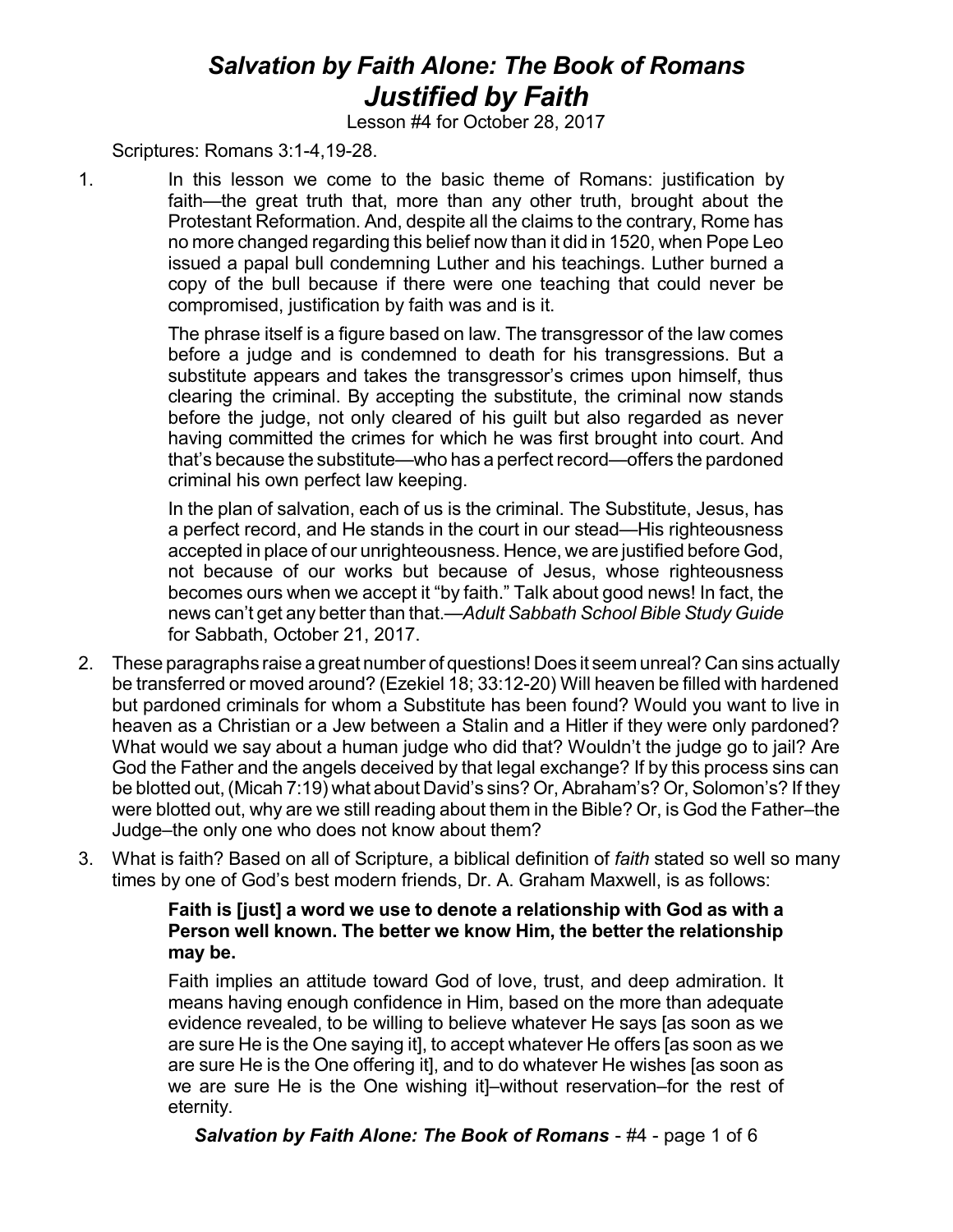Anyone who has such faith would be perfectly safe to save. This is why faith is the only requirement for heaven.

[Faith also means that, like Abraham, Job, and Moses, God's friends, we know God well enough to reverently ask Him, "Why?"]—A. Graham Maxwell, *You Can Trust the Bible* 81. [Bold type is added; content in brackets is added based on Dr. Maxwell's lectures.]

- 4. The word *justified* or *justification* is a Latin term brought into English; but, it is a translation from the Greek word *dikaioo* which means to "put right" or "set right." When a tree is petrified–notice the *-fied* at the end of the word–is it just "declared stone"? Or, has it really "become stone"? Is the idea of substitution in the plan of salvation a legal fiction? In criminal law there is no way to substitute anything. No righteous person can die on behalf of a criminal and let the criminal go free. Our law would never permit that. By contrast, in civil law we allow substitution frequently. If you have a motor vehicle accident which is not intentional and yet you damage another person's property, your insurance company can serve as your "substitute" and pay for the damages. But, such a maneuver is never allowed in criminal law. **If we say that this is to be allowed regarding sin, aren't we actually trivializing sin–suggesting that it is nothing more than a civil offense that we did not intend to do rather than a crime?**
- 5. Read Romans 3:19-20; Hebrews 10:3-4; and Galatians 3:19-24. These verses suggest that the purpose of law and the sacrifices was to remind us of sin. Paul pointed out elsewhere that if we could truly keep the law, we could be saved by doing so. (Romans 2:13; 7:12) So, the problem is not with the law but with our ability to keep it. If we do not know what is wrong, we need law.
- 6. What was Paul referring to when he talked about Law in these verses? Scholars recognize that to a Pharisee–as Paul was or had been–Law would mean, at a minimum, the five books of Moses, and often, the term was used to describe the entire Scripture at that time–what we know as the Old Testament. (John 10:34; Psalm 82:6) All the law can do is to point out our sins and hopefully, thereby, lead us to Christ as the only possible solution.
- 7. The lesson study guide suggests that justification makes us righteous before God. If that is actually true, why couldn't God just arrange for everyone to be justified just before s/he dies so that everyone could be saved? Why didn't God change Satan when he first started to rebel? Would you agree with the following statement from the *Bible Study Guide* as above?

The Substitute, Jesus, has a perfect record, and He stands in the court in our stead—His righteousness accepted in place of our unrighteousness. Hence, we are justified before God, not because of our works but because of Jesus, whose righteousness becomes ours when we accept it "by faith."

Are we really changed? Or, not? Does God's declaration change us? **When God says something, does that make it so? Or, does He say it because it is so?**

- 8. For many years, there has been a huge debate among theologians about the precise role of justification versus sanctification. Evangelical scholars would say that when we are justified, God "counts us as righteous" or even perhaps "declares us righteous" without any change whatsoever in us. They come to this conclusion because they want to make it very clear that none of our works can contribute in any way to our salvation.
- 9. Read Zechariah 3:1-5. In that judgment scene, it is interesting to notice that the filthy robes–representing his sins–that Joshua was wearing had to be removed before new robes could be put on him. What does that imply? Look at these words from Ellen G. White.

None but God can subdue the pride of man's heart. We cannot save

*Salvation by Faith Alone: The Book of Romans* - #4 - page 2 of 6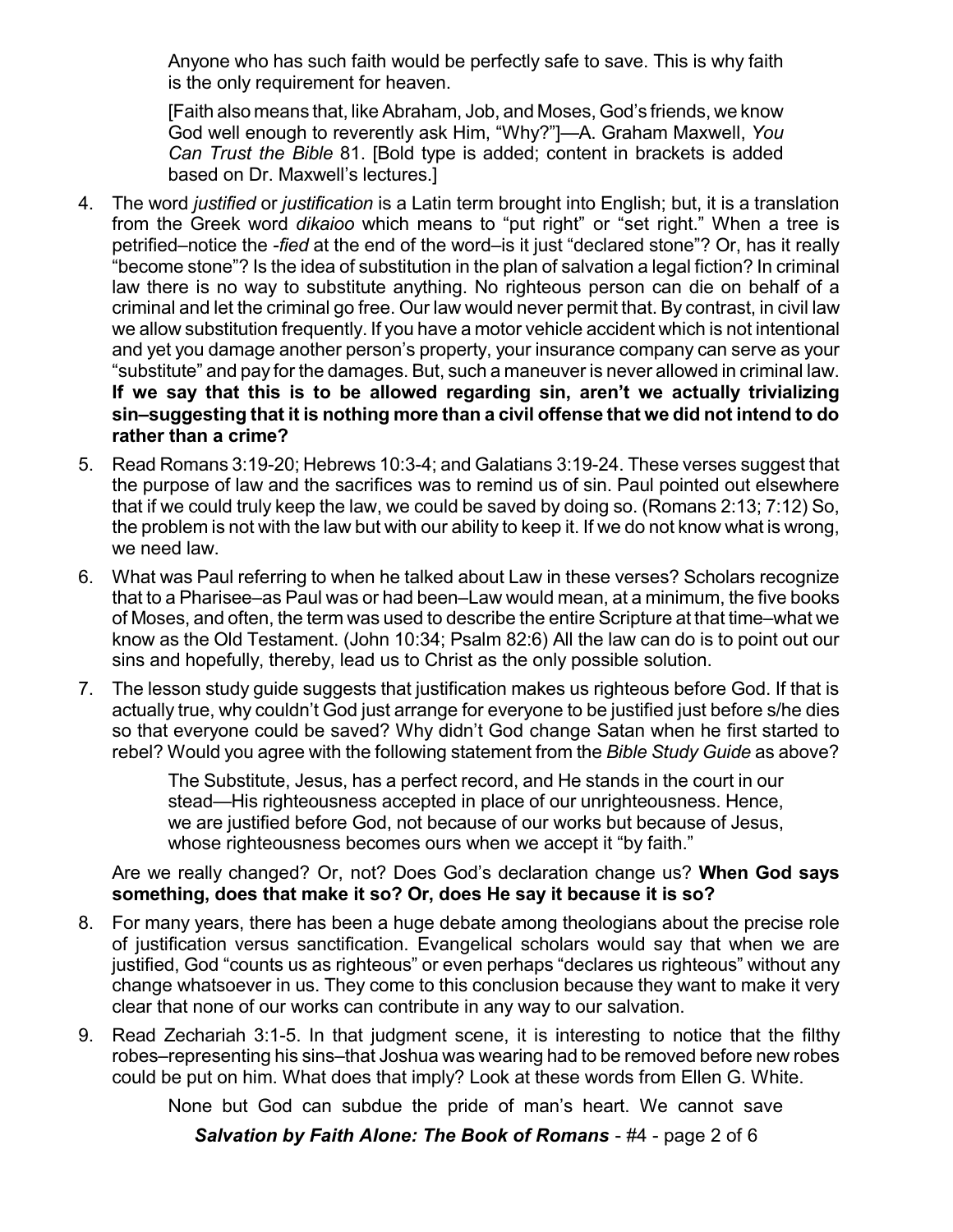ourselves. We cannot regenerate ourselves. In the heavenly courts there will be no song sung, "To me that loved myself, and washed myself, redeemed myself, unto me be glory and honor, blessing and praise." But this is the keynote of the song that is sung by many here in this world. They do not know what it means to be meek and lowly in heart, and they do not mean to know this if they can avoid it. **The whole gospel is comprised in learning of Christ His meekness and lowliness**.

**What is justification by faith? It is the work of God in laying the glory of man in the dust, and doing for man that which it is not in his power to do for himself. When men see their own nothingness, they are prepared to be clothed with the righteousness of Christ. When they begin to praise and exalt God all the day long, then by beholding they are becoming changed into the same image.** What is regeneration? It is revealing to man what is his own real nature, that in himself he is worthless. These lessons you have never learned. Oh, that you could realize the value of the human soul.—Ellen G. White, Letter to "Dear Brother and Sister Maxson," October 12, 1896, from Adelaide, South Australia, [*20MR*\* 117.2-3]; *Special Testimonies for Ministers and Workers*\* - (Series A, No. 9, 1897) 62.1-2; *TM*\* 456.3; *FLB*\* 111.2.

Righteousness [justice] is obedience to the law. The law demands righteousness, and this the sinner owes to the law; but he is incapable of rendering it. The only way in which he can attain to righteousness is through faith. By faith he can bring to God the merits of Christ, and the Lord places the obedience of His Son to the sinner's account. Christ's righteousness is accepted in place of man's failure, and God receives, pardons, justifies, the repentant, believing soul, **treats him as though he were righteous, and loves him as He loves His Son.**—Ellen G. White, *Review and Herald*,\* November 4, 1890, par. 7; *6SDABC*\* 1073.8*; Selected Messages*,\* book 1, 367.1; *FW*\* 101.1; *AG*\* 265.3. [Bold type and content in brackets are added.]

Is He righteous? What kind of people will populate heaven?

10. In order to correctly compare these two quotations, we need to recognize that *justice* and *righteousness* are translated from the same word in the original Greek manuscripts of the Bible. Notice these words from the *Bible Study Guide* for October 23, 2017:

> The faith of Jesus Christ is here, doubtless, faith *in* Jesus Christ. As it operates in the Christian life, faith is much more than intellectual assent; it is more than just an acknowledgment of certain facts about Christ's life and His death. Instead, true faith in Jesus Christ is accepting Him as Savior, Substitute, Surety, and Lord. It is choosing His way of life. It is trusting Him and seeking by faith to live according to His commandments.

Is that more than justification?

11. This statement implies a very large change in a person's life. Would this then be considered sanctification? Or, justification?

> The true heart of the discovery of both the apostle Paul and Martin Luther was genuine clarity on how the demands of God's justice could be satisfied without doing away with His law. Key for them was the fact that Christ met the demands of divine justice [Is God the one who is demanding it?] for us in His life of active, perfect obedience to the law and in His passive, substitutionary death for sinners. Thus, as the Sin Bearer, Christ satisfied the just demands

*Salvation by Faith Alone: The Book of Romans* - #4 - page 3 of 6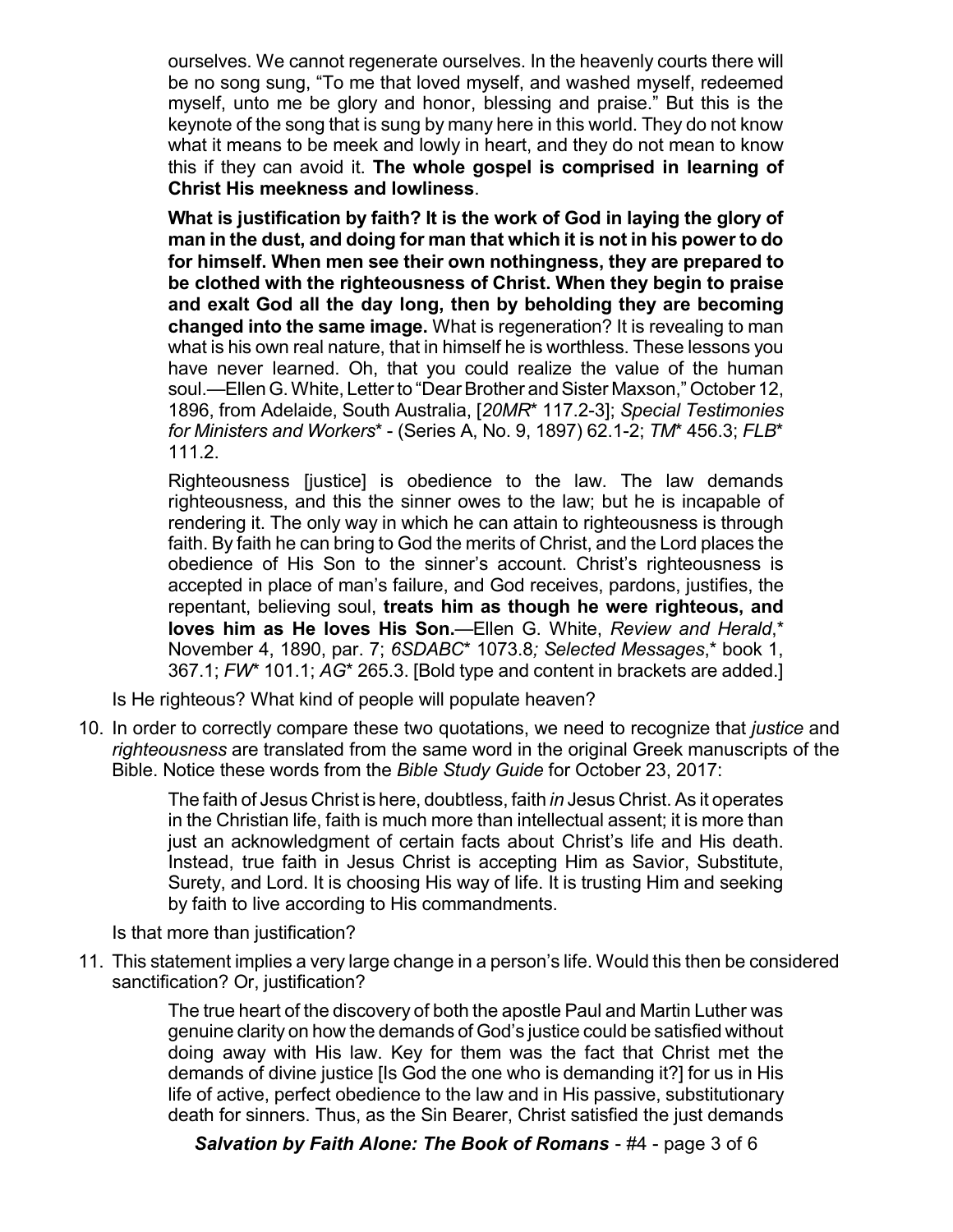of God's law, which demands eternal "death" *(Rom. 6:23)* as payment for the wages of sin. And through Christ's payment of the debt and His holy life, God has made full provision for the forgiveness of human sin.—*Adult Teacher's Sabbath School Bible Study Guide* 53. [Content in brackets is added.]

- 12. Is this legal fiction? Surely we do not believe that Jesus would actually spend the rest of eternity in jail, or dead, or in the fires of hell! Wouldn't that be the just and right thing for Him to do if He takes our place? But, if God can forgive Him so that He does not, in fact, experience that punishment, why doesn't God just forgive us to begin with if that is all that is needed? **What is actually accomplished by this substitution?**
- 13. What happens to our sins when we confess them? If we are justified, do our sins disappear permanently? (Isaiah 44:22; Micah 7:19; Acts 3:19) Read Genesis 3; Psalms 51; Proverbs 28:13; Romans 3:25-26; Hebrews 9:5; and Exodus 25:18-21. In these verses we learn that Adam and Eve's attempts to cover their sins were futile. The book of Proverbs warns us against trying to conceal our sins. Proverbs indicates that, rather, we need to confess and forsake them. Romans and Hebrews suggest that like the ancient Jews at the sanctuary, we need to take our sins to a place called the *hilasterion* or *mercy seat* in the Most Holy Place where they are blotted out and vanish from God's sight. **Do they truly disappearfor good? Does God, the omniscient One, forget?** (Ecclesiastes 12:14; Revelation 20:12-13)
- 14. Read Romans 3:24. What is happening in this verse? Are we literally "made righteous"–the original meaning of *justify*? Or, are we only "declared righteous" or "considered righteous"? Do we become "acceptable" to God? What would that mean?

Justification is presented in Romans as a punctiliar act; that is, it happens at a point in time. One moment the sinner is outside, unrighteous, and unaccepted; the next moment, following justification, the person is inside, accepted, and righteous.—*Ibid.* for Tuesday, October 24, 2017.

Isn't that a real change?

- 15. So, why can't God just do that for everyone? Of course, we all recognize that this process is not permanent. Despite the belief of some in a "once saved, always saved" kind of salvation, the truth is that we return to our sins. Then, we must do it all over again. What happens if we have sinned and die before we are justified?
- 16. There is a very serious flaw in this whole approach to salvation. People are encouraged to focus on their past sins in order to have them forgiven. Focusing on sin is the last thing that we should be doing.

It is a law both of the intellectual and the spiritual nature that by beholding we become changed. The mind gradually adapts itself to the subjects upon which it is allowed to dwell.—Ellen G. White, *Great Controversy*\* 555.1.

What happens to us if we are always focusing on our past sins in order to make sure they get forgiven? The only safe thing for us to focus on is Jesus, His life, and His death, and constantly consider the implications of that most important event in history.

- 17. Read Romans 3:25-26.
	- **Romans 3:25-26**: God offered him, so that by his blood he should become the means by which people's sins are forgiven through their faith in him. God did this in order **to demonstrate that he is righteous**. In the past he was patient and overlooked people's sins; but in the present time he deals with their sins, in order **to demonstrate his righteousness**. In this way God shows that **he himself is righteous** and that he puts right everyone who believes in Jesus.—American Bible Society. (1992). *The Holy Bible: The Good News*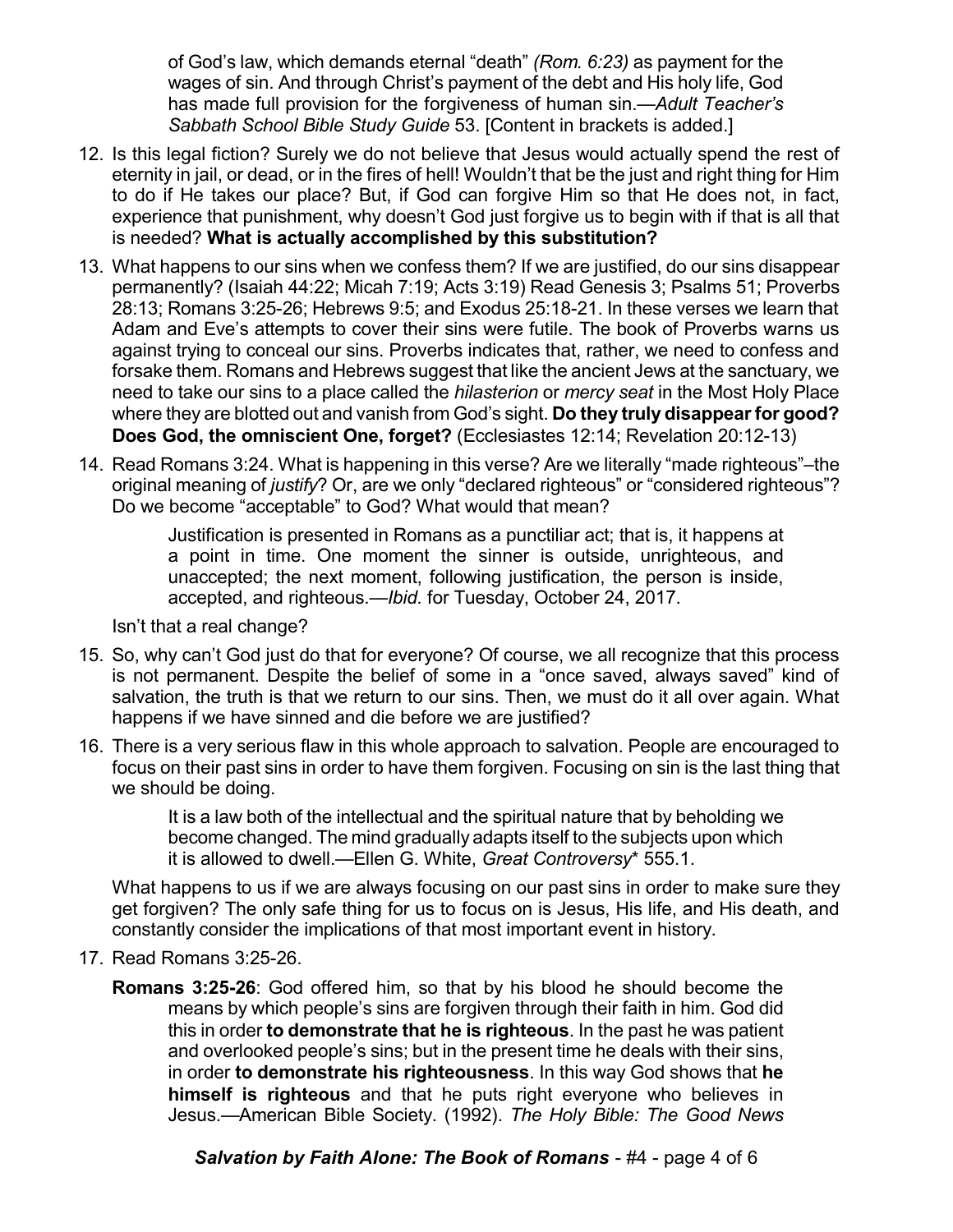*Translation*\* (2nd ed., Romans 3:25-26). New York: American Bible Society.

3:25-26: <sup>25</sup>Whom God hath set forth *to be* a propitiation through faith in his blood, **to declare his righteousness** for the remission of sins that are past, through the forbearance of God; <sup>26</sup> **To declare, I say, at this time his righteousness**: that **he might be just**, and the justifier of him which believeth in Jesus.—*The Holy Bible: King James Version*.\* (2009). (1900 Authorized Version., Romans 3:25-26). Bellingham, WA: Logos Research Systems, Inc. [Bold type is added.]

- 18. What is a *propitiation*? *Expiation* is a term used similarly. What is an *expiation*? Does God's wrath need to be appeased? Or, removed by some mechanism? (By propitiation? Expiation?) What do these things have to do with the mercy seat, that golden lid on the ark of the covenant in the sanctuary? And what was Paul suggesting when he said that because of the forbearance of God, He passed over the sins previously committed? (*NASB*) Will God continue to pass over our sins even today? If so, what is the meaning of the next verse indicating that He demonstrates His righteousness at the present time? Is it really possible for God's righteousness to come to us? Is that a legal exchange? An instantaneous change? If God's righteousness is instantlyplaced to our account, what happens to thatrighteousness the next time we sin? **"Because of the Cross of Calvary, God can declare sinners righteous and still be considered just and fairin the eyes of the universe."** (*Bible Study Guide,* October 25, 2017. [Bold type is added.]) Why is that? Does having this justification, this righteousness from God, change our behavior over the next 24 hours? Then, does faith change us? In what ways? Can our neighbors, friends, and colleagues see the change in us? (Matthew 5:16)
- 19. So, if all this is true, do we still need to obey the law? Can we? (Romans 3:28) Elsewhere in Paul's writings as well as in statements from Jesus, James, and John, (See Matthew 19:17; Romans 2:13; James 2:10-11; Revelation 12:17; 14:12.) we are told clearly thatGod's true people will keep the commandments. How does thatrelate to justification and salvation? Does our behavior really change? Or, not?
- 20. *Substitution* is another long Latin term.

Key for them [Paul and Martin Luther] was the fact that Christ met the demands of divine justice for us in His life of active, perfect obedience to the law and in His passive, substitutionary death for sinners. Thus, as the Sin Bearer, Christ satisfied the just demands of God's law, which demands eternal "death" *(Rom. 6:23)* as payment for the wages of sin. And through Christ's payment of the debt and His holy life, God has made full provision for the forgiveness of human sin.—*Teacher's Bible Study Guide* 53. [Content in brackets is added.]

- 21. If the consequences of sin are "eternal death" and if Jesus Christ is our Substitute, doesn't that mean that He should be eternally dead? If being dead for three days or less pays the debt for all sinners, couldn't sinners each be allowed to die for three days or less to pay their own debt so that Jesus would not have had to do so? That would be a kind of purgatory!
- 22. Romans 3:25-26 is the only passage in Scripture that specifically talks about why Jesus Christ had to die and the meaning of His death. This is the central point in the plan of salvation! **Why would it be necessary through Christ's death for God first to demonstrate that He Himself is righteous before He can "put right" those who trust in Jesus?** Has anyone ever questioned God's righteousness? Or, His truthfulness? (See Genesis 2:17 and 3:1-4.) Does the righteousness of God Himself–His own personal righteousness of character and even the way He runs His government–need to be revealed? Has anyone questioned God's behavior? Or, how He runs His government?